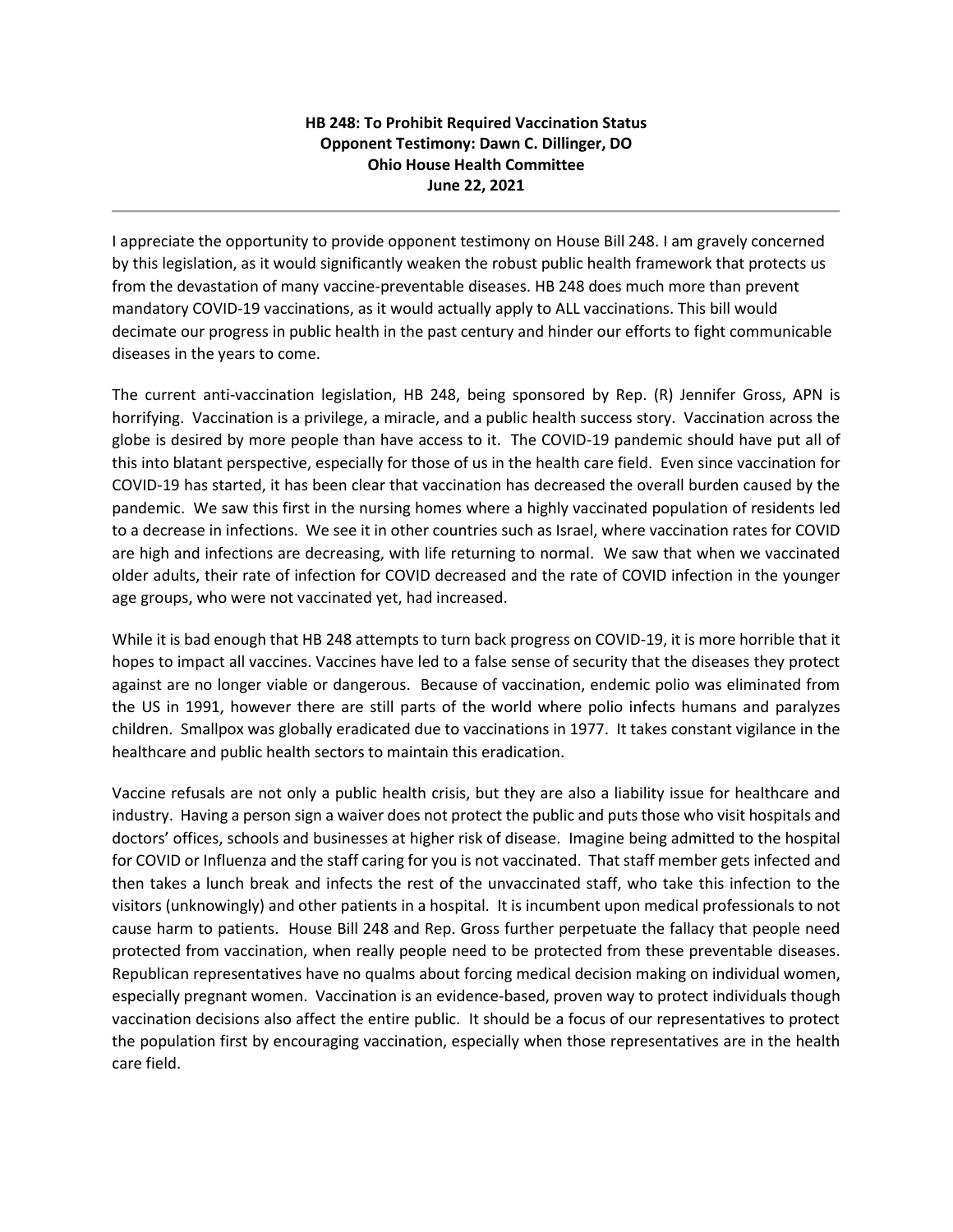The scheduling of vaccines is evidence-based. Optimal immunologic response is balanced with need to achieve protection against disease. For instance, Pertussis is less immunogenic in early infancy, but the benefit to infants is greater due to higher morbidity and mortality in that age group. Also, Measles vaccine must be given after first 12 months of life due to interference with transplacentally acquired maternal antibody. Vaccine schedules are set to achieve a uniform response. Some vaccines achieve immunologic response after single dose and others require multiple. Skipping and spacing vaccine doses against evidence does not allow for maximum benefit. Simultaneously administered vaccines are safe, effective, and often times synergistic.

Perhaps a review of some of the contagious disease vaccines prevent would help our Ohio representatives to better support vaccination and stop their campaign to infect people under their hypocritical guise of medical freedom.

Vaccination of infants against **Hepatitis B** is important because less than 1% of infants less than 12 months old will have symptoms, and more than 90% of infants infected perinatally will develop chronic Hepatitis B. Without post-exposure prophylaxis, the risk of an infant acquiring Hepatitis B from an infected mom perinatally is 70-90%.

**Diptheria** infection causes a membranous and obstructive infection of an airway. It can be life threatening and lead to airway obstruction, myocarditis, heart block, cranial and peripheral neuropathies and palatal palsy. Severe disease occurs more often in unimmunized or inadequately immunized children. Because of required vaccination, no cases of respiratory diptheria have been reported in USA since 2003, but continued immunity requires regular booster injections every 10 years (Tdap or Td).

**Tetanus** is a nearly-always fatal bacterial disease caused by neurotoxin from contaminated wounds. Neonatal tetanus is still common in developing countries where pregnant women lack immunity and non-sterile cord care is practiced. Due to required immunization, 40 or fewer cases are reported annually in USA since 1999. In Ohio, 0-2 cases are reported annually.

**Whooping cough or pertussis** is most severe in first 6 months of life causing respiratory distress, gasping, bradycardia, apnea, subdural bleeding, encephalopathy, seizures, and SIDS. Neither infection nor immunization provides life-long immunity, which is why Tdap boosters are now required for 7<sup>th</sup> grade. While this is a bacterial infection, antibiotics have no effect on course of illness, but are recommended to limit spread of infection to avoid a massive school outbreak. Ohio schools have shut down for a pertussis outbreaks in 2013, 2014 and 2017. Haven't our school children been negatively impacted enough by staying home from school for what is now vaccine-preventable COVID-19? Why are we risking further school shut downs for all vaccine-preventable diseases?

**Paralytic polio** occurs in 2/3 of people with acute motor neuron disease, and infection is more common in infants and young children. Since implementation of all-IPV vaccines in 2000, no vaccine reportable cases have been reported. The only cases of polio since 2005 were unimmunized children exposed to someone who had taken OPV outside of this country. Timing is again critical as the final dose is ALWAYS given after the 4<sup>th</sup> birthday and is required for kindergarten attendance.

Before vaccination, **Hib** was the most common cause of bacterial meningitis in children in the USA. Peak incidence of Hib was 6-18 months old, with peak Hib epiglottitis at 2-4 years old. Many currently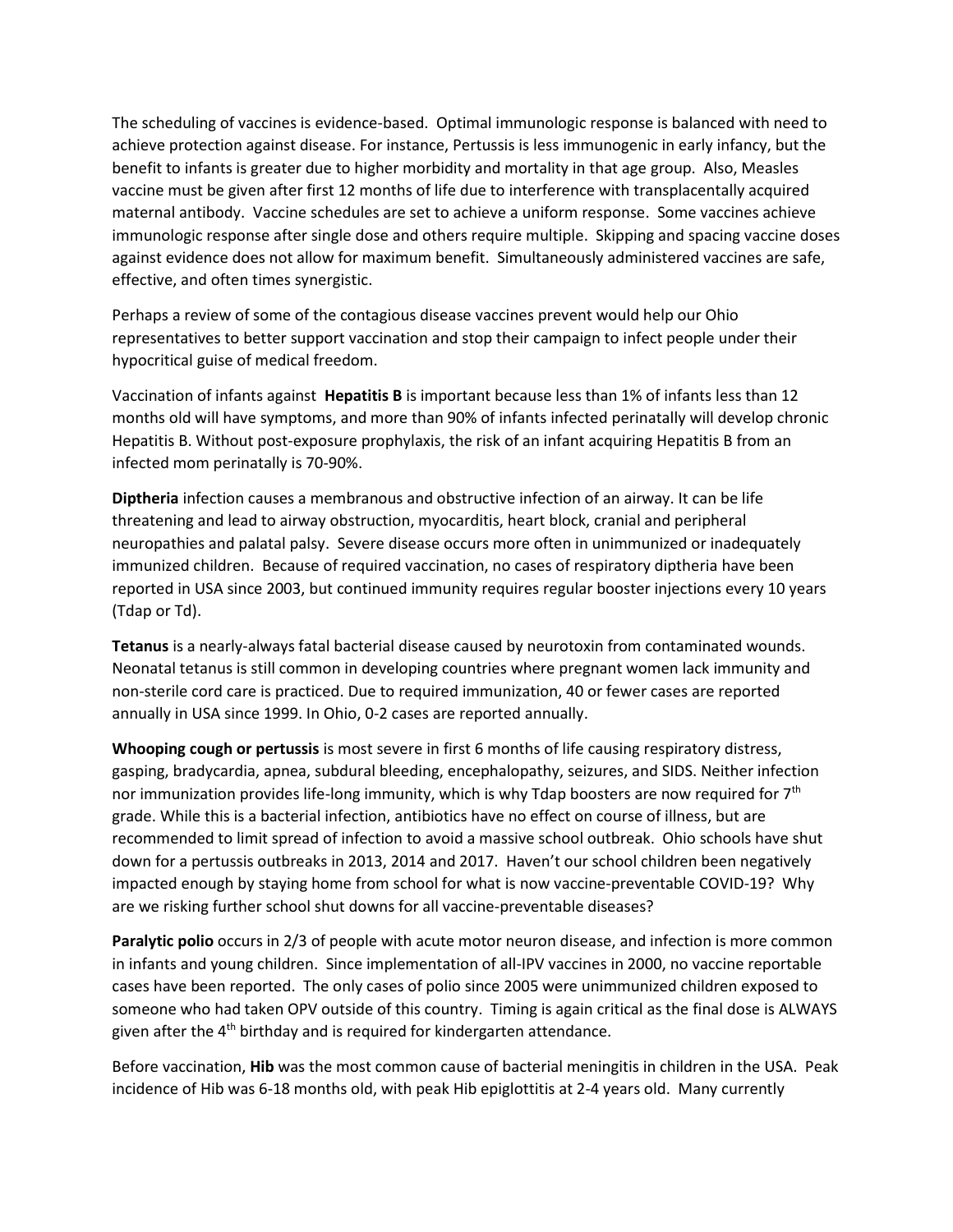practicing physicians have seen kids infected or dying from this in the past. I can still vividly recall an infant having seizures from Hib meningitis every few minutes in the PICU. Invasive Hib disease in children < 5y decreased 99% after the vaccine was introduced. Currently in the US, invasive Hib occurs primarily in under or unimmunized children.

**Pneumococcal** vaccination, or PCV7, was introduced in 2000. From 1998-2007, invasive pneumococcal disease decreased 99%. The indirect benefit of pediatric PCV7 was that invasive disease in 65 years and older decreased 92%. PCV13 has now replaced PCV7 to successfully cover more strains.

**Rotavirus** is a febrile illness with watery diarrhea for 3-8 days. Before vaccination, it was the most common cause of diarrhea in young children. Vaccination against rotavirus became available in 2006. In the first 2 years, ER visits and hospitalizations for Rotavirus decreased 85%.

The **measles** outbreak in the USA that preceded the coronavirus pandemic has been forgotten. Subacute sclerosing panencephalitis (SSPE) has virtually disappeared with vaccination against measles. There has been a 99% decrease in measles after vaccine introduction in 1963 and by 2000 it was considered no longer endemic to US. In 2011, 222 cases were caused from direct importations and 85% of those cases were unimmunized. Due to continued refusal of the MMR vaccine due to unproven claims of an association with autism, there were outbreaks in both 2018 and 2019, including 1282 confirmed cases of measles in 31 states.

**Mumps** is the only known cause of epidemic parotitis, but can also cause meningitis, orchitis, hearing loss, myocarditis, thyroiditis, and encephalitis. Mumps vaccine was initially licensed in 1967, with the two dose MMR recommended in 1989. By 2000, the USA had a 99% reduction in mumps cases. Ohio had an outbreak of 439 cases of mumps in 2014, which was the same number as occurred in the entire USA in 2013. Most of those cases start with an unimmunized imported case and unvaccinated Ohioans get sick.

Congenital **rubella** syndrome leading to birth defects occurs in up to 85% if mother infected in first 12 weeks of a pregnancy, and still 25% if during end of 2<sup>nd</sup> trimester. The incidence decreased 99% from pre-vaccine era, with the US determined no longer to have endemic cases of rubella in 2004. Postpubertal females should not become pregnant for 28 days after a rubella-containing vaccine, which makes infant vaccination even more important.

**Chicken pox, or varicella**, is most severe in infants, adolescents and adults, and can cause congenital varicella syndrome in newborns. Chicken pox is not just a rash and can cause pneumonia, acute cerebellar ataxia, encephalitis, thrombocytopenia. Since universal immunization in the US in 1995, varicella has declined in all age groups and Zoster or shingles is lower among chicken pox vaccine recipients. Routine requirement of a 2<sup>nd</sup> dose before kindergarten, since 2006, increased efficacy from 86% protection to 98%.

In the pre-vaccine era, **Hepatitis A** was one of the most frequently reported diseases between 5-14 years olds. A vaccine against Hepatitis A was licensed in 1995 and recommended for ALL children age 12- 25 months in 2000. Risk factors for Hepatitis A infection include child care center attendance, international adoptee exposure and foodborne outbreaks.

One of the specifically targeted vaccines by Rep. Gross is the **meningitis** vaccine. Invasive disease includes meningococcemia, meningitis or both with overall case fatality rate of 10%, but higher in teens.